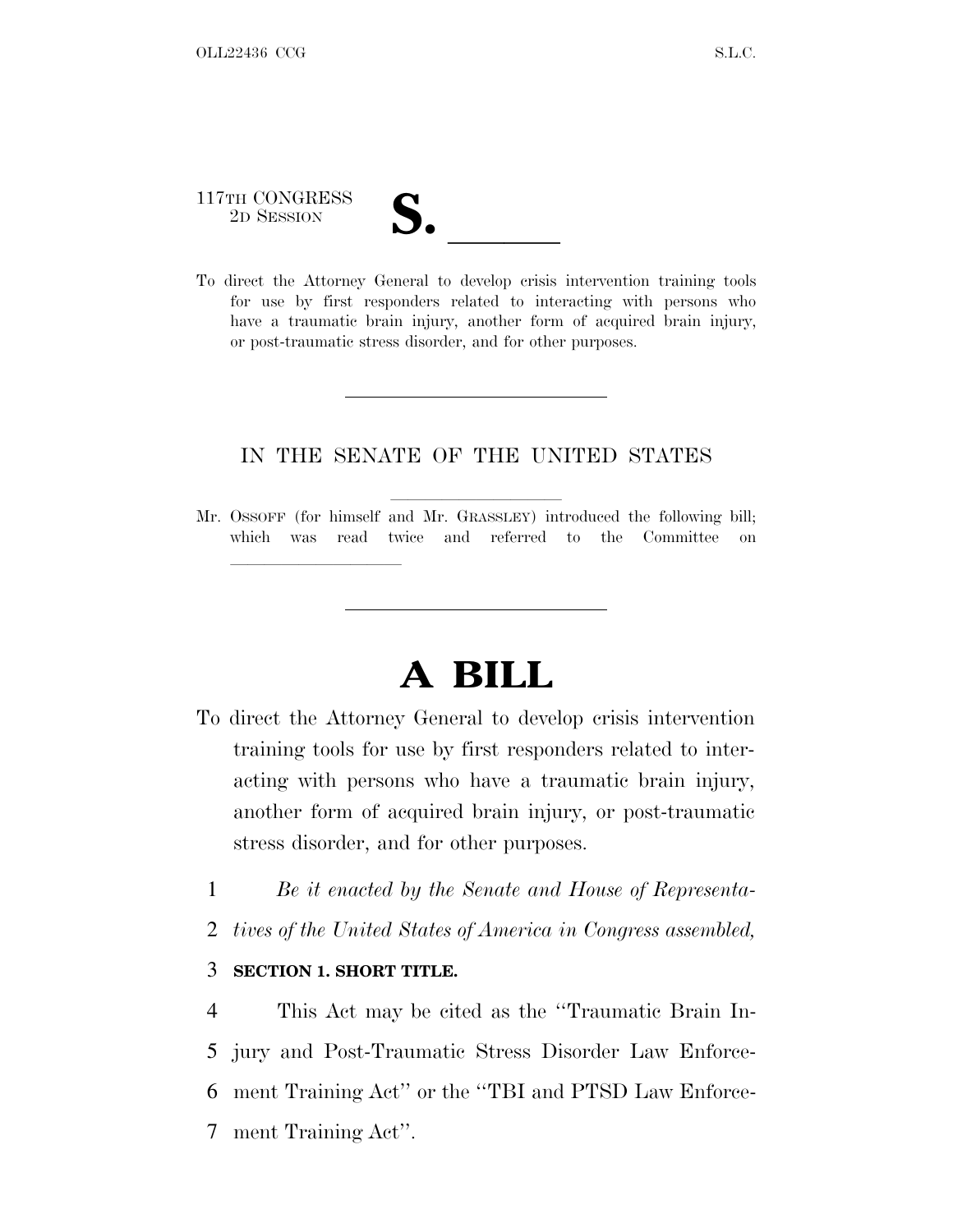#### **SEC. 2. FINDINGS.**

Congress finds the following:

 (1) According to the Centers for Disease Con- trol and Prevention, approximately 2,900,000 emer- gency department visits, hospitalizations, and deaths were related to traumatic brain injury in the United States in 2014.

 (2) Effects of traumatic brain injury (referred to in this section as ''TBI'') can be short-term or long-term, and include impaired thinking or mem- ory, movement, vision or hearing, or emotional func-tioning, such as personality changes or depression.

 (3) As of the date of enactment of this Act, be- tween 3,200,000 and 5,300,000 persons are living with a TBI-related disability in the United States.

 (4) About 7 or 8 percent of individuals in the United States will experience post-traumatic stress disorder (referred to in this section as ''PTSD'') at some point in their lives, and about 8,000,000 adults have PTSD during the course of a given year.

 (5) TBI and PTSD have been recognized as the signature injuries of the wars in Iraq and Afghani-stan.

 (6) According to the Department of Defense, 383,000 men and women deployed to Iraq and Af-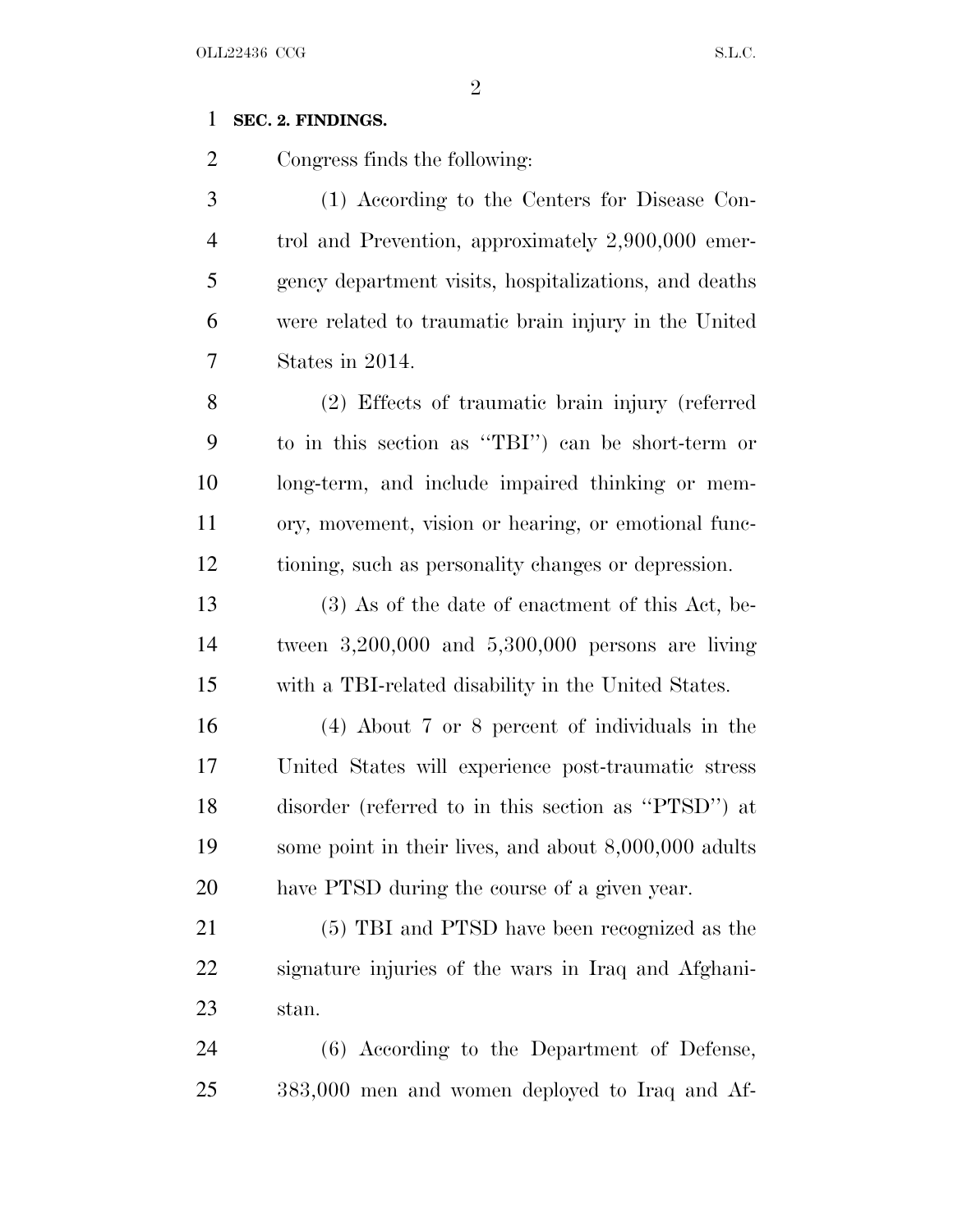| $\mathbf{1}$   | ghanistan sustained a brain injury while in the line    |
|----------------|---------------------------------------------------------|
| $\overline{2}$ | of duty between 2000 and 2018.                          |
| 3              | (7) Approximately 13.5 percent of veterans of           |
| $\overline{4}$ | Operation Iraqi Freedom and Operation Enduring          |
| 5              | Freedom screen positive for PTSD, according to the      |
| 6              | Department of Veterans Affairs.                         |
| 7              | (8) About 12 percent of Gulf War veterans have          |
| 8              | PTSD in a given year, while about 30 percent of         |
| 9              | Vietnam veterans have had PTSD in their lifetime.       |
| 10             | (9) Physical signs of TBI can include motor im-         |
| 11             | pairment, dizziness or poor balance, slurred speech,    |
| 12             | impaired depth perception, or impaired verbal mem-      |
| 13             | ory, while physical signs of PTSD can include agita-    |
| 14             | tion, irritability, hostility, hypervigilance, self-de- |
| 15             | structive behavior, fear, severe anxiety, or mistrust.  |
| 16             | (10) Physical signs of TBI and PTSD often               |
| 17             | overlap with physical signs of alcohol or drug im-      |
| 18             | pairment, which complicate a first responder's abil-    |
| 19             | ity to quickly and effectively identify an individual's |
| 20             | condition.                                              |
| 21             | SEC. 3. CREATION OF A TBI AND PTSD TRAINING FOR         |
| 22             | FIRST RESPONDERS.                                       |
| 23             | Part HH of title I of the Omnibus Crime Control and     |
| 24             | Safe Streets Act of 1968 (34 U.S.C. 10651 et seq.) is   |
|                |                                                         |

amended—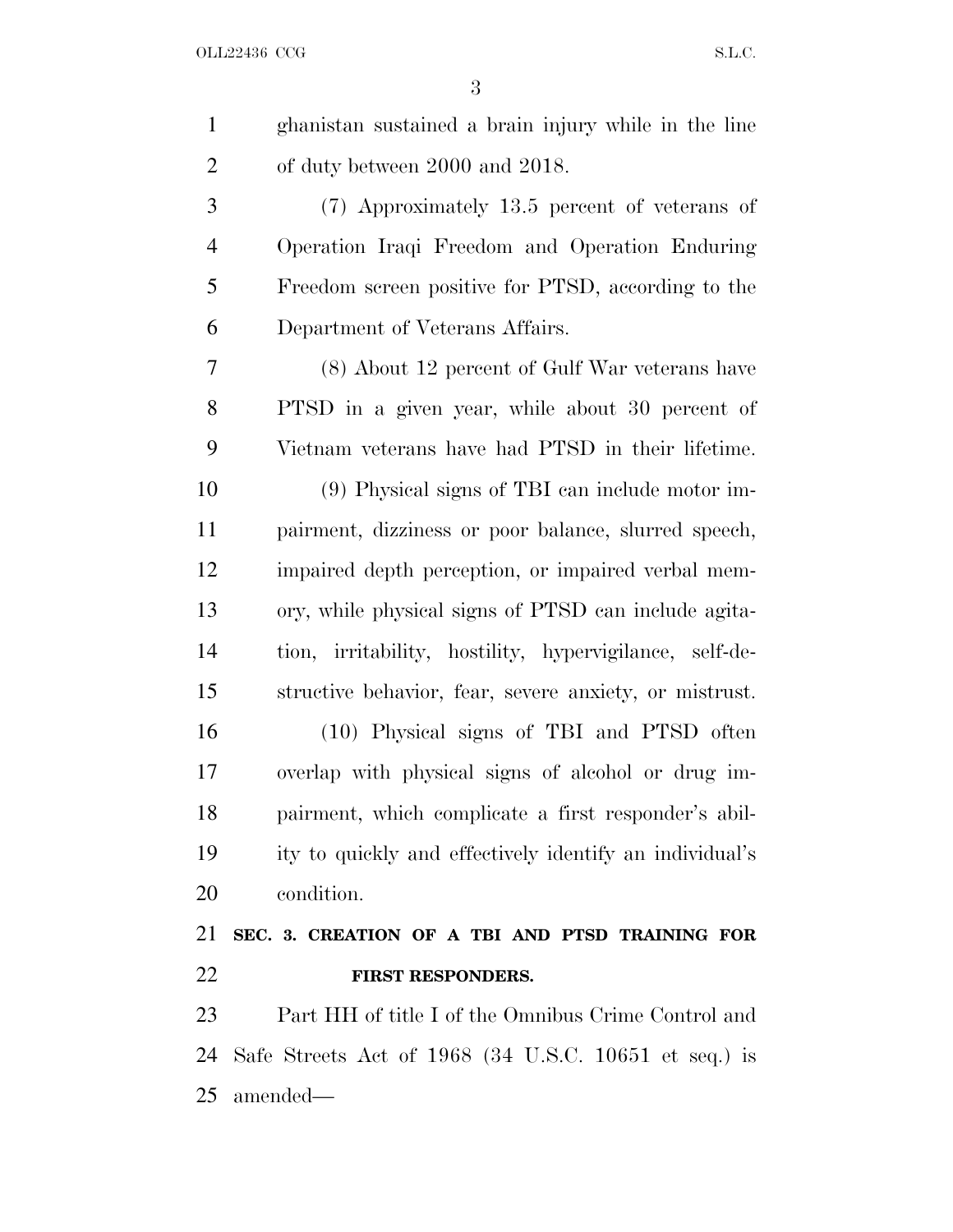| $\mathbf{1}$   | $(1)$ in section 2991 (34 U.S.C. 10651)—                         |
|----------------|------------------------------------------------------------------|
| $\overline{2}$ | (A) in subsection $(h)(1)(A)$ , by inserting                     |
| 3              | before the period at the end the following: ", in-               |
| $\overline{4}$ | cluding the training developed under section                     |
| 5              | $2993"$ ; and                                                    |
| 6              | (B) in subsection (o), by striking para-                         |
| 7              | $graph(1)$ and inserting the following:                          |
| 8              | "(1) IN GENERAL.—There is authorized to be                       |
| 9              | appropriated to the Department of Justice to carry               |
| 10             | out this section \$54,000,000 for each of fiscal years           |
| 11             | $2023$ through $2027$ ."; and                                    |
| 12             | $(2)$ by adding at the end the following:                        |
|                |                                                                  |
| 13             | "SEC. 2993. CREATION OF TBI AND PTSD TRAINING FOR                |
| 14             | FIRST RESPONDERS.                                                |
| 15             | "(a) IN GENERAL.—Not later than 1 year after the                 |
| 16             | date of enactment of this section, the Attorney General,         |
| 17             | acting through the Director of the Bureau of Justice As-         |
| 18             | sistance, in consultation with the Director of the Centers       |
| 19             | for Disease Control and Prevention and the Assistant Sec-        |
| 20             | retary for Mental Health and Substance Use, shall—               |
| 21             | $\cdot\cdot\cdot(1)$ solicit best practices regarding techniques |
| 22             | to interact with persons who have a traumatic brain              |
| 23             | injury, an acquired brain injury, or post-traumatic              |
| 24             | stress disorder from first responder, brain injury,              |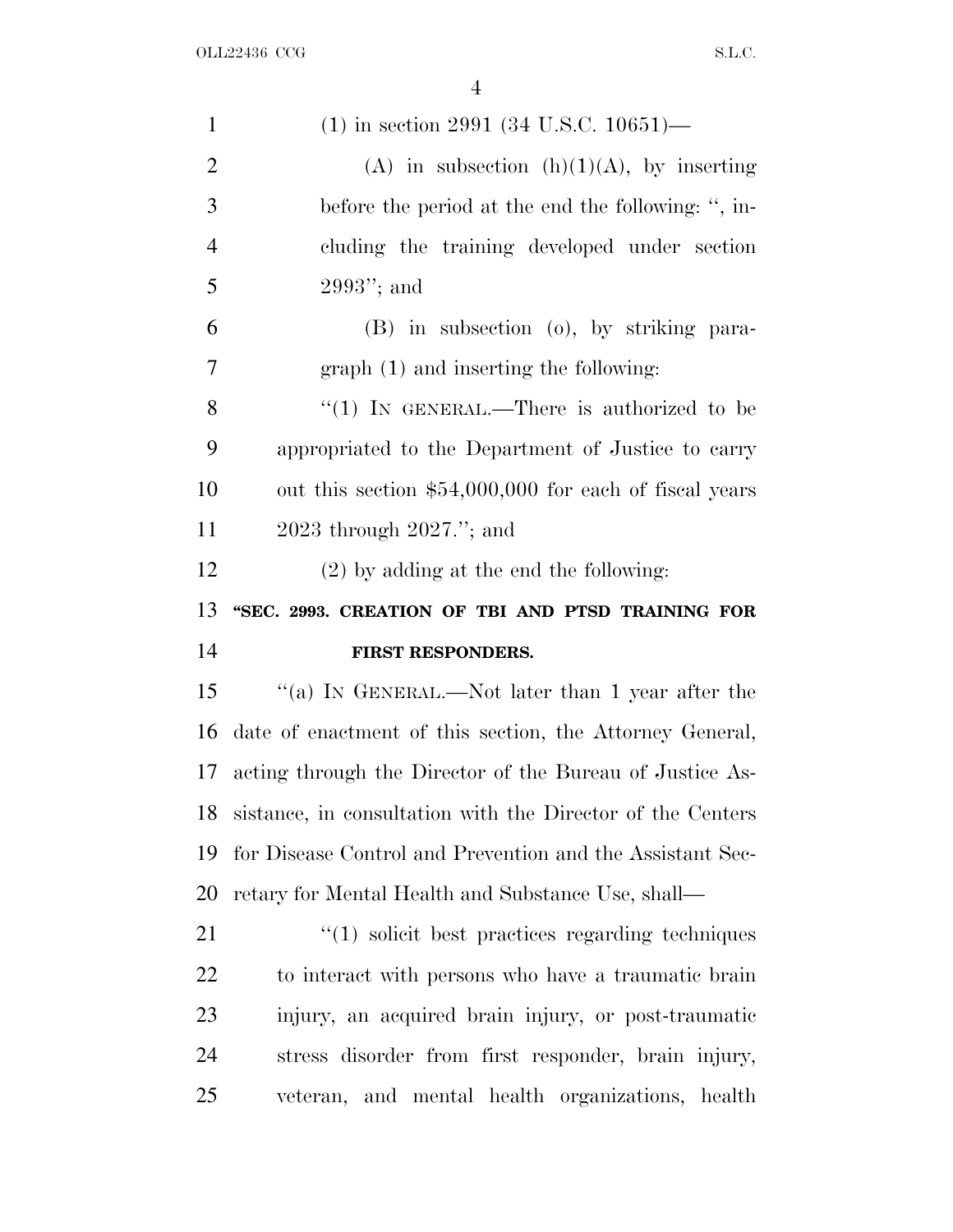| $\mathbf{1}$   | care and mental health providers, hospital emer-        |
|----------------|---------------------------------------------------------|
| $\overline{2}$ | gency departments, and other relevant stakeholders;     |
| 3              | and                                                     |
| $\overline{4}$ | $"(2)$ develop crisis intervention training tools       |
| 5              | for use by first responders (as that term is defined    |
| 6              | in section 3025) that provide—                          |
| 7              | $\lq\lq$ information on the conditions and              |
| 8              | symptoms of a traumatic brain injury, an ac-            |
| 9              | quired brain injury, and post-traumatic stress          |
| 10             | disorder;                                               |
| 11             | "(B) techniques to interact with persons                |
| 12             | who have a traumatic brain injury, an acquired          |
| 13             | brain injury, or post-traumatic stress disorder;        |
| 14             | and                                                     |
| 15             | $\lq\lq$ (C) information on how to recognize per-       |
| 16             | sons who have a traumatic brain injury, an ac-          |
| 17             | quired brain injury, or post-traumatic stress           |
| 18             | disorder.                                               |
| 19             | "(b) USE OF TRAINING TOOLS AT LAW ENFORCE-              |
| 20             | MENT-MENTAL HEALTH LEARNING SITES.-The Attor-           |
| 21             | ney General shall ensure that not less than 1 Law En-   |
| 22             | forcement-Mental Health Learning Site designated by the |
| 23             | Director of the Bureau of Justice Assistance uses the   |
| 24             | training tools developed under subsection $(a)(2)$ .    |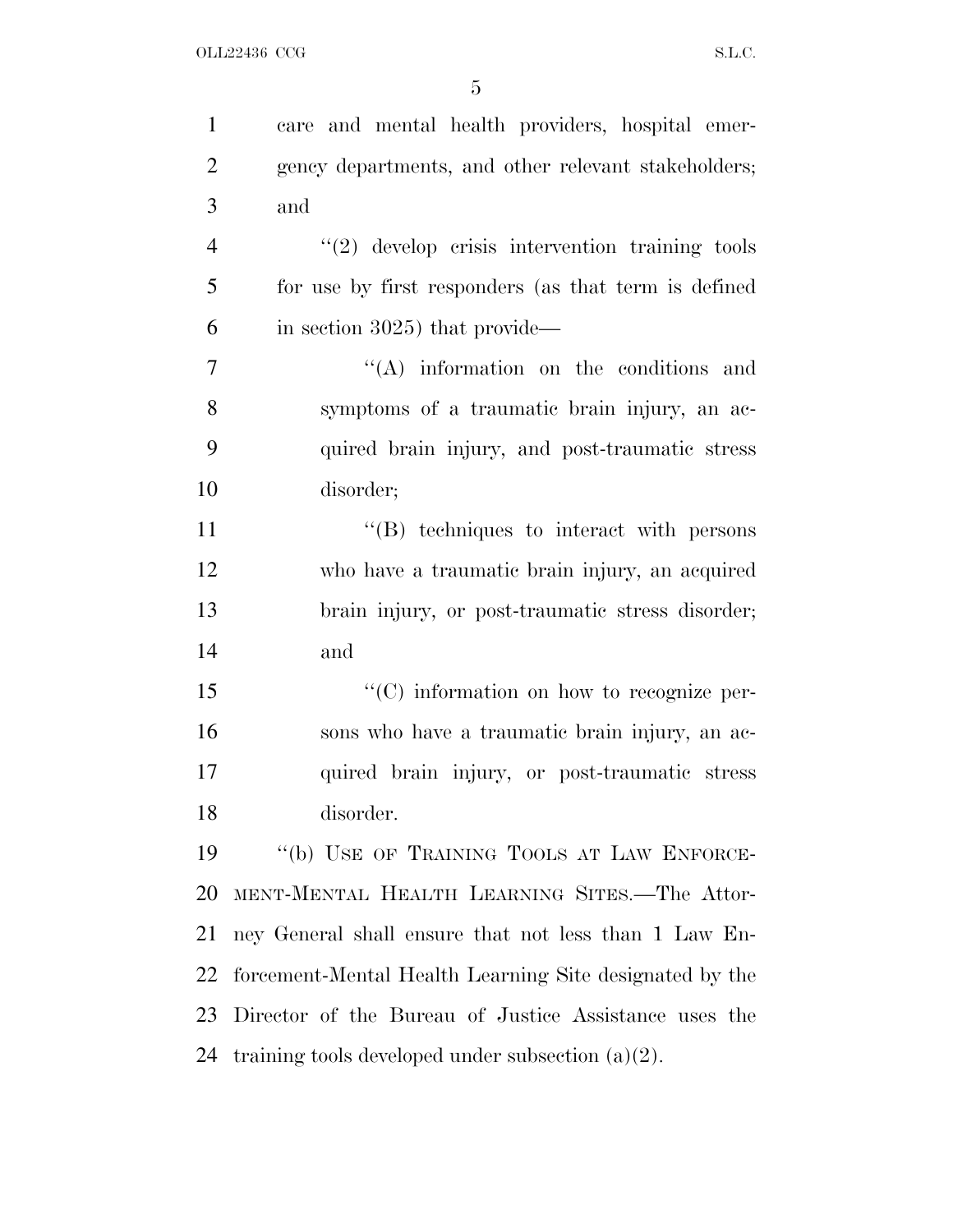''(c) POLICE MENTAL HEALTH COLLABORATION TOOLKIT.—The Attorney General shall make the training tools developed under subsection (a)(2) available as part of the Police-Mental Health Collaboration Toolkit pro-vided by the Bureau of Justice Assistance.''.

### **SEC. 4. SURVEILLANCE AND REPORTING FOR FIRST RE-SPONDERS WITH TBI.**

 Section 393C of the Public Health Service Act (42 U.S.C. 280b–1d) is amended by adding at the end the fol-lowing:

 ''(d) LAW ENFORCEMENT AND FIRST RESPONDER SURVEILLANCE.—

13 "(1) IN GENERAL.—The Secretary, acting through the Director of the Centers for Disease Control and Prevention, shall implement concussion data collection and analysis to determine the preva- lence and incidence of concussion among first re- sponders (as such term is defined in section 3025 of title I of the Omnibus Crime Control and Safe Street Act of 1968 (34 U.S.C. 10705)).

21 ''(2) REPORT.—Not later than 18 months after the date of the enactment of this subsection, the Secretary, acting through the Director of the Cen- ters for Disease Control and Prevention and the Di-rector of the National Institutes of Health and in